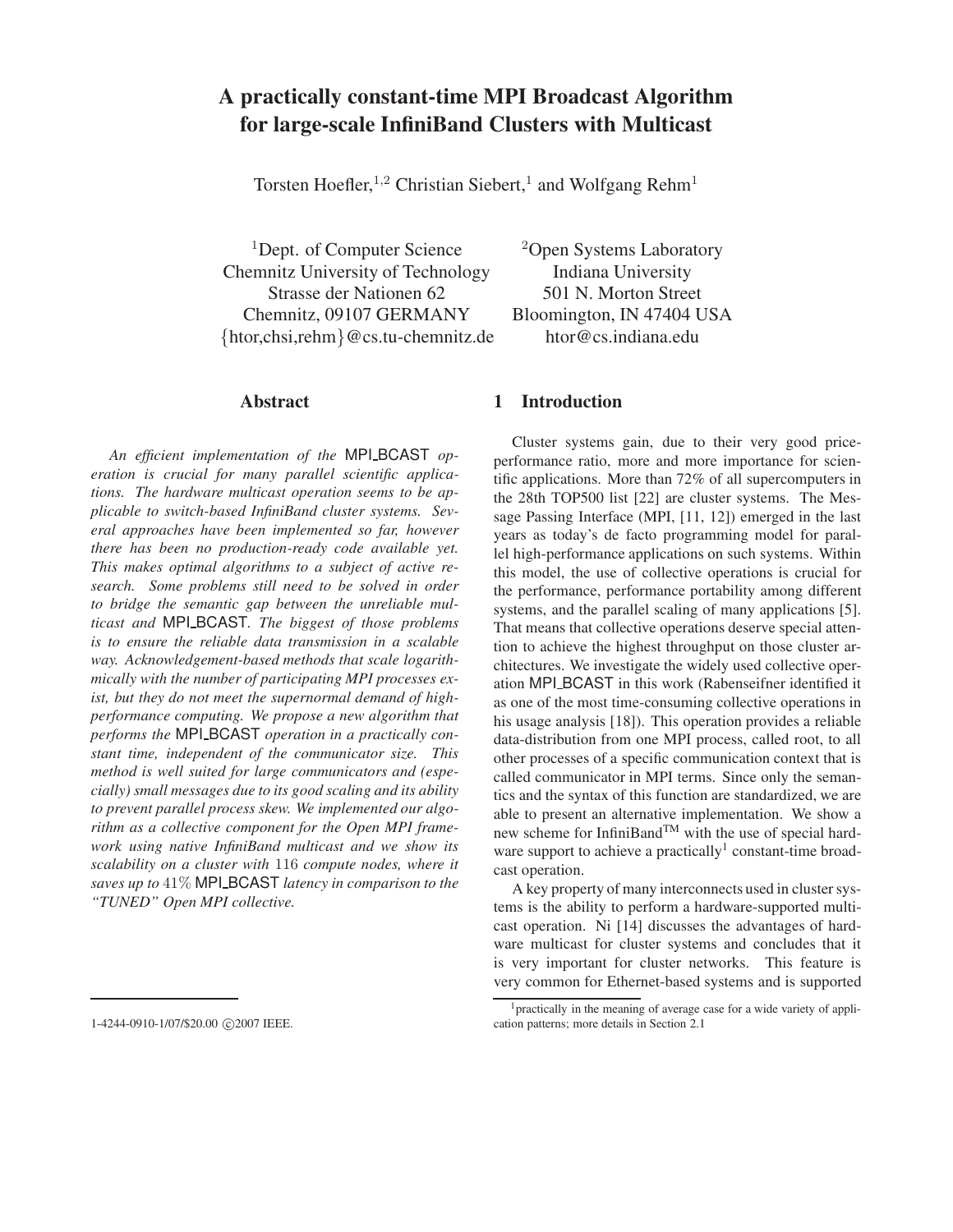by the TCP/IP protocol suite. Other widely used highperformance networks like Myrinet or Quadrics use similar approaches to perform multicast operations [4, 23, 24, 25]. The new emerging InfiniBand<sup>TM</sup> [21] network technology offers such a hardware-supported multicast operation too. Multicast is commonly based on an unreliable datagram transport that broadcasts data to a predefined group of processes in almost constant time, i.e., independent of the number of physical hosts in this group. Multicast groups are typically addressed by network-wide unique multicast addresses in a special address range. The multicast operation can be utilized to implement the MPI<sub>-BCAST</sub> function, however, there are four main problems:

- 1. the transport is usually unreliable
- 2. there is no guarantee for in-order delivery
- 3. the datagram size is limited to the maximum transmission unit (MTU)
- 4. each multicast group has to be network-wide unique (i.e., even for different MPI jobs!)

We examine and resolve all those problems in this article and introduce a fast scheme that ensures reliability and makes the implementation of MPI BCAST over InfiniBand™ viable.

The terms (MPI) process and node are used throughout the paper. We consider a "process" similarly to MPI as an activity that may join a multicast group and a "node" as a physical machine. Although multiple processes are allowed on a single physical machine, we used only one process per node for our benchmarks in Section 4. Node-locally, the underlying communication library is responsible to deliver the received hardware multicast datagrams efficiently to all registered processes. Furthermore, this work addresses mainly cluster systems with flat unrouted InfiniBand<sup>TM</sup> networks. We assume and we show with our benchmarks that the multicast operation finishes in an almost constant time on such networks. However, the ideas are also applicable to huge routed networks, but the hardware multicast might loose its constant-time property on such systems. Anyhow, it is still reasonable to assume that the hardware multicast operation is, even on routed InfiniBand<sup>TM</sup> networks, faster than equivalent software-initiated point-to-point communication.

The next section describes related work and shows the most critical problems with those existing approaches. We propose new ideas to solve the four main problems (described above) in Section 2. Our implementation for the Open MPI framework is described in the following Section 3. A performance analysis of the new broadcast is presented in Section 4 before we give a conclusion and an outlook to future work in Section 5.

#### 1.1 Related Work

Some of the already mentioned issues have been addressed by other authors. However, all schemes use some kind of acknowledgement (positive or negative) to ensure reliability. Positive acknowledgements (ACK) lead to "ACK implosion" [8] on large systems. Liu et al. proposed a co-root scheme that aims at reducing the ACK traffic at a single process. This scheme lowers the impact of ACK implosion but does not solve the problem in general (the co-roots act as roots for smaller subgroups). The necessary reliable broadcast to the co-roots introduces a logarithmic running time. This scheme could be used for large messages where the ACK latency is not significant. Other schemes, that use a tree-based ACK, do also introduce a logarithmic waiting time at the root process. Negative acknowledgement (NACK) based schemes do usually not have this problem because they contact the root process only in case of an error. However, this means that the root has to wait, or at least store the data, until it is guaranteed that all processes have received the data correctly. This waiting time is not easy to determine and usually introduces unnecessary process skew at the root process. Sliding window schemes can help to mitigate the negative influence of the acknowledgement-based algorithms, but they do not solve the related problems.

Multicast group management schemes have been proposed by Mamidala et al. [10] and Yuan et al. [26]. Both approaches do not consider having multiple MPI jobs running concurrently in the same subnet. Different jobs that use the same multicast group receive mismatched packets from each other. Although errors can be prevented by using additional header fields, a negative performance impact is usually inevitable.

Multicast group management should be done with the standardized MADCAP protocol [6]. However, the lack of available implementations induced us to search for a more convenient scheme.

The multicast operation has also been applied to implement other collective operations like MPI\_BARRIER, MPI\_ALLREDUCE or MPI\_SCATTER [2, 7, 9]. We use the scheme proposed in [19] for MPI\_BCAST and adapt it for the use with the InfiniBand<sup>TM</sup> multicast technology.

## **2 The Multicast-Based Broadcast Algorithm**

Several multicast-based broadcast algorithms have been proposed in the past. The most time-critical problem, especially for smaller broadcast messages, is the re-establishment of the reliability which is needed by MPI\_BCAST but usually not supported by hardware multicast. We propose a two-stage broadcast algorithm as illustrated in Figure 1. The unreliable multicast feature of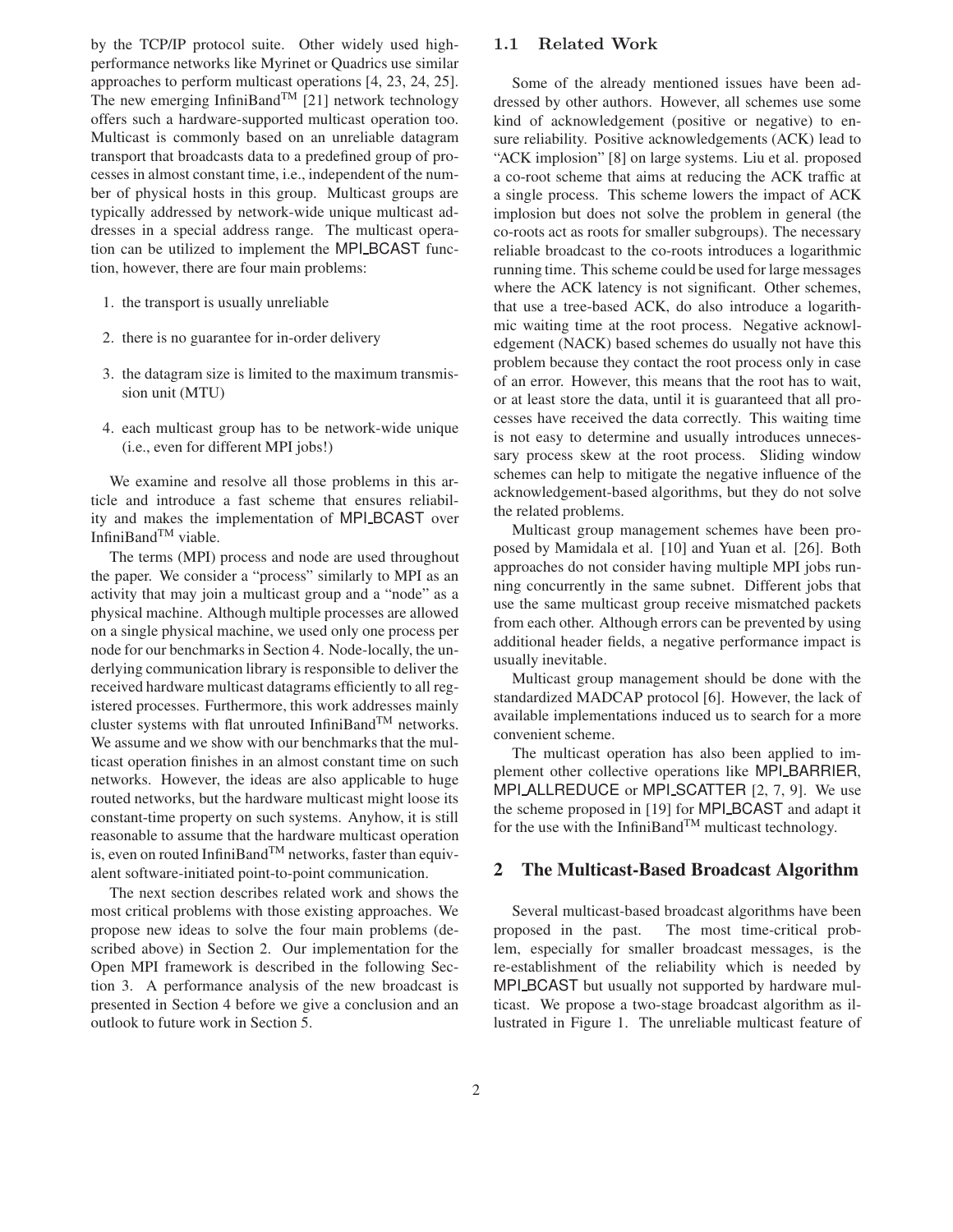the underlying network technology is used in a first phase to deliver the message to as many MPI processes as possible. The second phase of the algorithm ensures that all MPI processes finally receive the broadcast message in a reliable way, even if the first stage fails partially or completely.



stage 2: chain broadcast (reliable)



**Figure 1. The two-stage broadcast algorithm**

#### 2.1 Stage 1: Unreliable Broadcast

Multicast datagrams usually get lost when the corresponding recipient is not ready to receive them or due to network congestion. Therefore, a common approach is to use a synchronizing operation (similar to MPI\_BARRIER) that waits until all  $P$  processes are prepared to receive the datagrams. If such an operation is build on top of reliable point-to-point communication this synchronization will need  $\Omega(\log P)$  communication rounds to complete. Instead of targeting at a 100% rate of ready-to-receive processes, it is more than sufficient if only a subset of all MPI processes is already prepared, provided that a customized second stage is used for the broadcast algorithm. A further disadvantage of such a complete synchronization operation is the fact that real-world applications are usually subject to the principle of process skew which can lead to a further increment of the operation's time consumption.

It can be shown that a wide variety of applications works perfectly without any synchronization operation during this stage. However, when the root process is the first process that calls MPI BCAST, all non-root processes would not be ready to receive the multicast message and therefore an immediately executed multicast operation might become totally useless. This remaining fraction of applications, with such a worst-case broadcast usage pattern, can be handled by explicitely delaying the root process. A user-controlled delay variable (e.g., MCA parameter for Open MPI) is not only the simplest solution for implementors of this algorithm, but also very effective because an optimal value for a given application can be determined using a small number of test runs. Adaptive delay parameter adjustments at runtime, e.g., based on heuristic functions, might be feasible too. A randomized single-process synchronization (instead of a complete MPI\_BARRIER synchronization) is a third solution to this problem: a seed value is distributed at communicator creation time to all MPI processes. Within each MPI BCAST operation, a certain non-root process is chosen globally with the help of a pseudorandom number generator and the current seed. The root process than waits until this single non-root process joins this collective operation. On average, such a procedure prevents the worst broadcast scenarios and is thereby independent of the application type. However, the first solution (without any delay) offers naturally the highest performance for applications where the root process rarely arrives too soon.

The first phase of the new broadcast algorithm starts with this optional root-delay and uses multicast to transmit the complete message (fragmenting it if necessary) from the root process to all recipients. A process-local status bitmap can be utilized to keep track of correctly received data fragments.

## 2.2 Stage 2: Reliable Broadcast Completion

Even without any preceding synchronization, it is not unusual that a large proportion (typically about 50%) of all MPI processes have correctly received the broadcast message during the unreliable broadcast stage. The third synchronization method ensures this 50% proportion in the average case even if the application processes always arrive in the worst-case broadcast pattern. This second stage of our new algorithm guarantees that those MPI processes which have not yet received the data (whether partially or completely) will accomplish this eventually. The common approach is to use some kind of acknowledgement scheme to detect which processes have failed and to retransmit the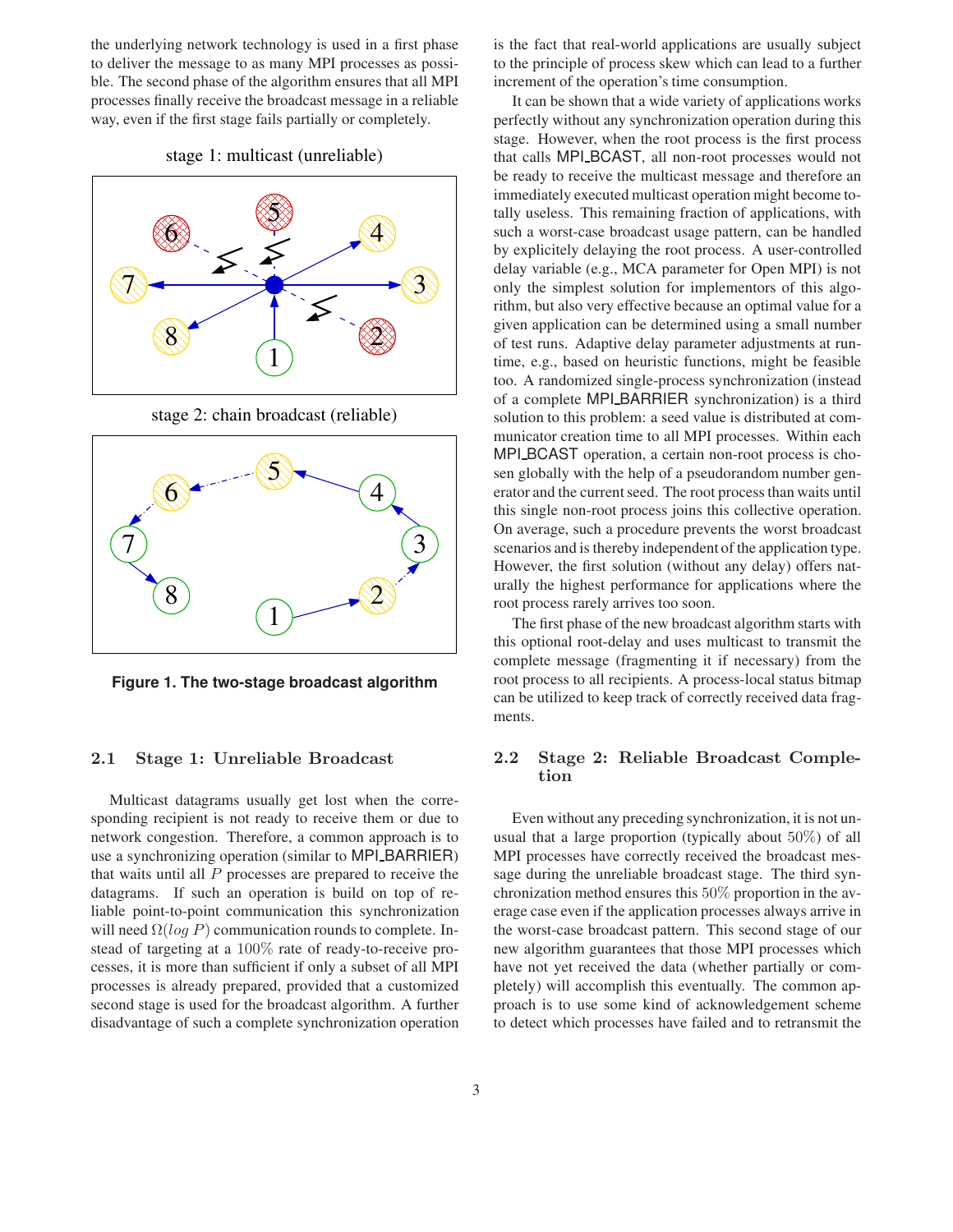message to these recipients. Unfortunately, existing ACK schemes (positive or negative ones) are quite expensive because of the introduced performance bottleneck at the root process and the necessary time-out values.

Instead of using this kind of "feedback" channel, which can be efficient for large messages where those overheads are negligible, it is more efficient for smaller messages to send the message a second time using a fragmented chain broadcast algorithm. This means that every MPI process has a predefined predecessor and successor in a virtual ring topology. The root process does not need to receive the message because it is the original source of this broadcast. Therefore, the connection with its predecessor (e.g.,  $8 \rightarrow 1$ ) in Figure 1) is redundant and can be omitted. As soon as a process owns a correct fragment of the broadcast message, it sends it in a reliable way to its direct successor. Whether a fragment has been received via multicast or via reliable send is not important - the second receive request can be cancelled or ignored.

Using this technique, each MPI process that gets the message via multicast serves as a new "root" within the virtual ring topology. After forwarding this message to its single successor, a process can immediately finalize its broadcast participation. Only those processes that have failed to receive the multicast datagram(s) need to wait until they get the message in the second stage. If its predecessor received the message via multicast then only a single further message transfer operation, called "penalty round" in the following, is necessary. But the predecessors might have failed too in the first stage and the number of "penalty rounds" would increase further. For a given failure probability  $\epsilon$  of a single message transmission, the chance that  $P$  processes fail in a row is  $\epsilon^P$ . Therefore, the average number of "penalty" rounds" is reasonably small (given that  $\epsilon = 50\%$ , the number of penalty rounds is just 1.0). Nevertheless, the worstcase (i.e., all processes failed to receive the multicast message) leads to a number of "penalty rounds" (and therewith time) that scales linearly with the communicator size. However, real-world applications that call MPI\_BCAST multiple times are mainly affected by the average case time and only minor by this worst-case time.

A different kind of virtual distribution topology (e.g., a tree-based topology) for the second stage could help to reduce this worst-case running time. However, with the knowledge about the applications broadcast usage-pattern or a proper synchronization method, this worst-case scenario will rarely occur. While a process in the virtual ring topology needs to forward the message only to a single successor, a process in a virtual tree-based topology would need to serve several successors (e.g., two in a binary tree) which usually increases the time for the second stage by this fan-out factor. In addition, the broadcast duration per process would not be as balanced as in the proposed chain

broadcast. When a single MPI process enters the collective operation late, it can not delay more than one other process in the ring topology but it will delay all its direct successors in a tree-based topology.

# **3 Implementation Details**

Our prototype is implemented as a collective component within the Open MPI [3] framework. The component uses low-level InfiniBand<sup>TM</sup> functionality to access the hardware multicast directly for the first stage of our algorithm (cf. Section 2.1). The reliable message transmission in step 2 uses the send/receive functionality of the Point-to-point Management Layer (PML) of the Open MPI framework.

#### 3.1 Multicast Group Management

A single cluster system is often used by several independent MPI jobs. Thus, a proper multicast group management is necessary to prevent multicast group collisions. An ideal solution to provide a global (i.e., cluster-wide) multicast group management would be the implementation of a server-based allocation protocol like MADCAP [6], with a single master server for every cluster system. However, to the best of the authors knowledge, there is no MADCAP implementation available that is able to handle InfiniBand<sup>TM</sup> multicast global identifiers (MCGIDs).

Our approach is to statically assign a network-wide unique multicast group to every new communicator at creation time (cf. [26]). As alternative to the MAD-CAP solution, we choose these groups at random using a cryptographically secure pseudorandom number generator ("BBS" [1]). This does not implicate any performance problems because our unoptimized implementation is able to produce  $52$   $KiB$  of random data per second on an ordinary  $2 \text{ } GHz$  computer, which is sufficient considering that only 14 bytes are necessary for each new InfiniBand<sup>TM</sup> MCGID. This generator is seeded at application startup using a pool of collected data from the following sources:

- 1. dynamic data from a high-resolution time stamp (MPI\_Wtime)
- 2. inter-node data derived from host-specific identifiers (MPI Get processor name; this resolves the concurrency problem)
- 3. intra-node altering data using temporary file names (tmpname; e.g., needed when some MPI processes reside on the same node)
- 4. other sources like the */dev/urandom* Linux device (only if available)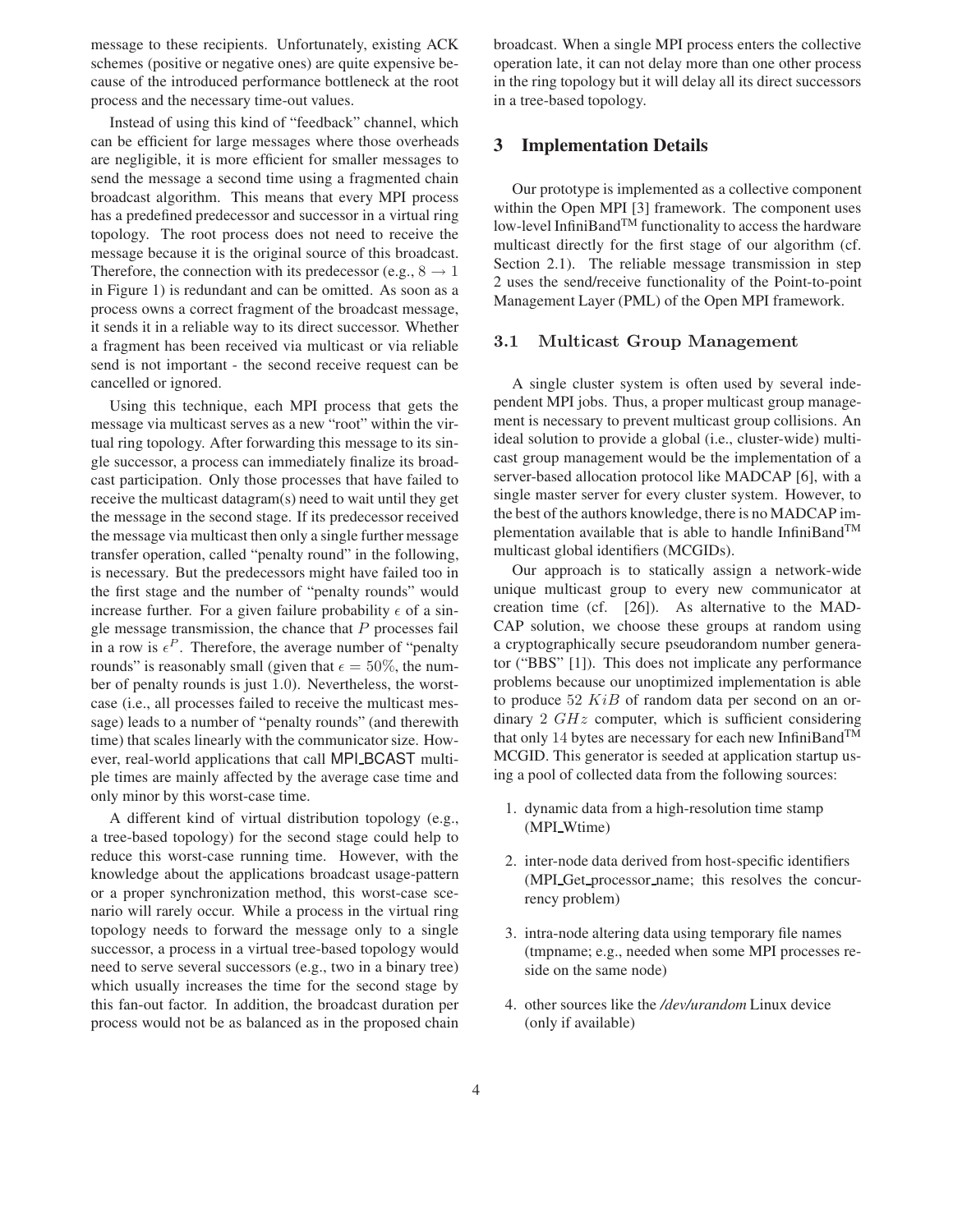This randomized selection of multicast groups with due diligence makes collisions much more unlikely than, e.g., a catastrophic hardware failure because of the large MCGID address space of  $m = 2^{112}$ . If there are *n* multicast groups in use, the probability that no collisions occur at all is  $Prob(n, m) = \frac{m!}{m^n \cdot (m-n)!}$  according to the "Birthday paradox". This will be almost 1.0 in practical scenarios, e.g., 99.99999999999999999999999999% for 1000 groups that are concurrently in use.

## 3.2 Fragmentation and Packet Format



**Figure 2. Structure of a packed multicast datagram**

All multicast datagrams, that are used by our broadcast implementation, start with a four byte header containing a sequence number and a broadcast identifier ("BID", see Figure 2). Hardware multicast has a limited datagram size and does not guarantee in-order delivery. This makes a fragmentation of large messages necessary and the sequence number indicates the corresponding position of every fragment within the data buffer. The broadcast identifier corresponds to a communicator-specific counter that keeps track of the last issued broadcast operation. Individual broadcast messages can potentially pass each other because our algorithm does not explicitly synchronize; the BID field in the header prevents any possible mismatches. A final cyclic redundancy check value is used to detect defective datagrams. Although this was meant to be optional, we observed during our benchmarks that CRC errors occured with 0.287% of all transmitted datagrams on our test systems.

#### 3.3 Implementation in Open MPI

The framework for the modular architecture and the collective components in Open MPI is described in detail in [20]. A context-wide agreed multicast group is assigned to each communicator within the module\_init function that is called during the creation of a new communicator. All involved processes join this new group and build one unreliable datagram queue pair (UD QP) per communicator for the transmission of the multicast packets. Because the protocol for UD is connectionless, a single QP is sufficient and any scalability problems are avoided.

To further improve the implementation, we pre-post  $n$ receive requests (RRs) in module\_init to buffer  $n$  incoming multicast packets (they are dropped if no pre-posted RR is found). This adds a constant memory overhead of  $n \times MTU$  per MPI process. Useful values for n are highly system and even application dependent. We chose a default value of  $n = 5$  to achieve a good balance between memory overhead and multicast performance. As long as there are pre-posted receive requests at the non-root processes, they will very likely get the next broadcast message during the first stage of the algorithm (at least if it is small enough to fit in the pre-posted buffers) even if they call MPI BCAST after the root process had issued the multicast operation. Therefore pre-posting can also help to diminish the effect of the mentioned worst-case scenarios in real-world applications.

The bcast function itself decides at runtime upon the current scenario (message size, number of processes and user parameters) if it should execute an existing broadcast from the "TUNED" component, or our new multicast-based broadcast (described in Section 2).

During the destruction of every communicator the module\_finalize function is called. All resources that were previously allocated by the init function are freed here.

Our InfiniBand<sup>TM</sup> API-independent macro layer was used to access both the OpenFabrics (formerly known as OpenIB) and the MVAPI interface with the same source code. We proved in another study [13] that the introduced overhead is negligible and the programming effort to support both interfaces is simplified.

#### **4 Performance Evaluation**

We evaluated our implementation with the Intel Microbenchmark suite version 3.0 (formerly known as Pallas Microbenchmark [16]) and a second, more realistic, microbenchmark that uses the principles mentioned in [15]. The following results show a comparison of our collective component called "IB" with the existing "TUNED" component in Open MPI 1.2b3. We focus on small messages because their performance is extremely important for the parallel speedup of strong scaling problems (a constant problem size with an increasing number of processes causes small messages) and the new broadcast is especially suited for this use case.

## 4.1 Classical Implementation

The classical way to implement MPI\_BCAST for small messages uses point-to-point communication with the processes arranged in a virtual tree topology. However, for very small communicators a linear scheme, where the root process sends its message to all ranks sequentially, might be faster. Therefore, the used Open MPI "TUNED" component leverages such a linear scheme for communicators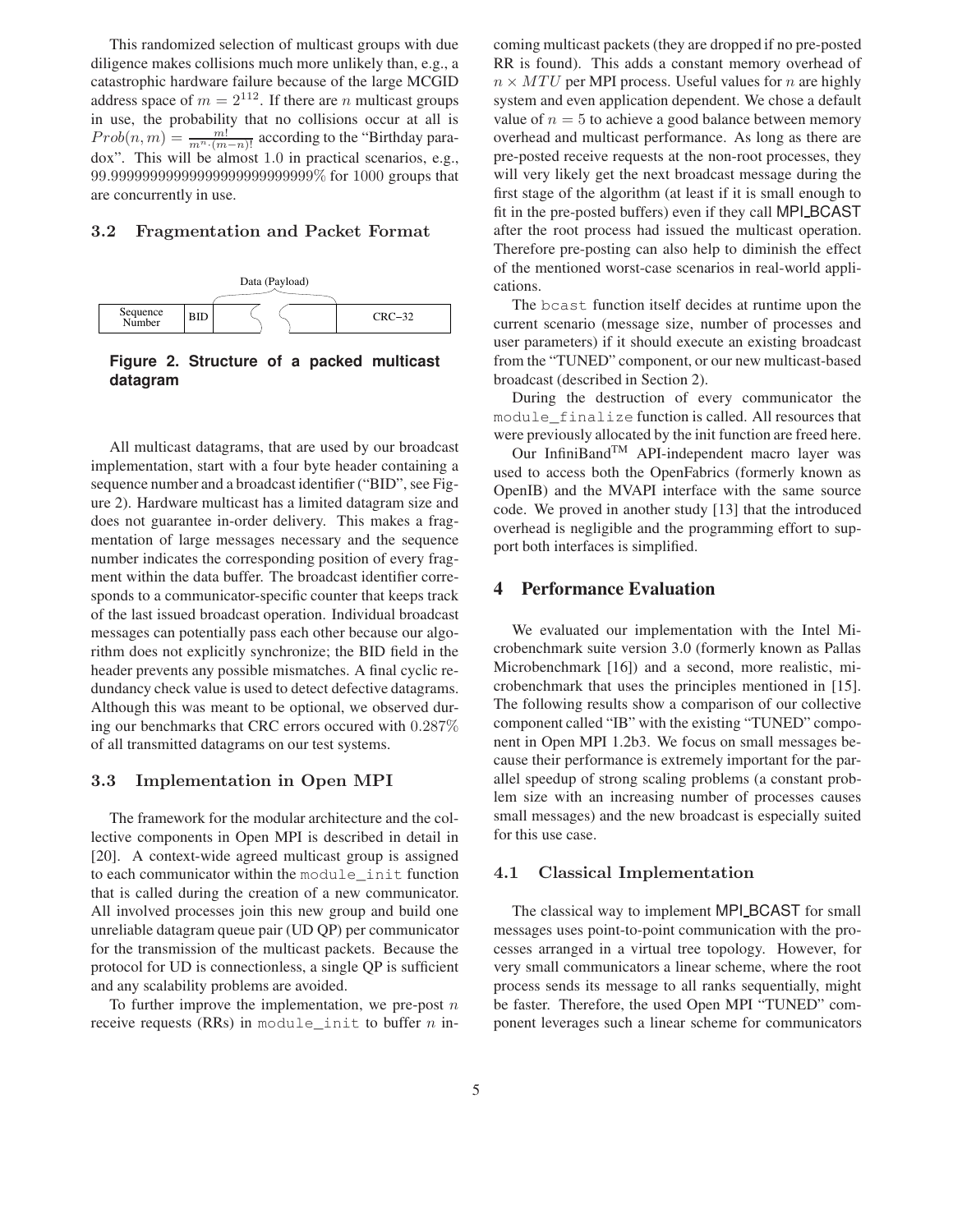with at most 4 MPI processes and a binomial tree distribution scheme for larger communicators. The binomial tree communication is staged into  $\lceil log_2 P \rceil$  rounds and (assuming that the root process has rank #0, which can be acomplished by a rank rotation) each MPI rank sends every round to the MPI rank with the rank  $\text{#round} - 1$  greater than its own. The resulting communication pattern for a communicator of size 8 is shown in Figure 3.



**Figure 3. A classical binomial tree broadcast scheme for 8 MPI processes, as used by the "TUNED" implementation in Open MPI**

A broadcast along a binomial tree has two main disadvantages. First, the communication time is clearly unbalanced when the communicator size is not a proper power of two. And even if it is, the root process might return immediately from a call to MPI\_BCAST when the outgoing messages are cached by the underlying communication system (e.g., in eager buffers), while the last process (e.g., rank #7 in Figure 3) needs  $\lceil log_2 P \rceil$  communication rounds to complete the operation (cf. [17]). This introduces an artificial process skew regardless of the initial process skew (the MPI processes might have been completely synchronized). Second, the overall duration of the broadcast operation increases logarithmically with the number of participating MPI processes. Contrary, our new broadcast algorithm is able to overcome both disadvantages.

# 4.2 Benchmark Environment

Our measurements have been executed on the "Odin" cluster that is located at Indiana University. This system consists of 128 compute nodes, each equipped with dual 2.0 *GHz* Opterons 246 and 4 *GB* RAM. The single Mellanox MT23108 HCA on each node connects to a central

switch fabric and is accessed through the MVAPI interface. We used one MPI process per node for all presented runs. Our implementation has also been tested successfully on different smaller systems using the MVAPI and OpenFabrics interface.

#### 4.3 Results

The results gathered with the IMB and a 2 byte message are shown in Figure 4. The small-message latency is, as expected, independent of the communicator size<sup>2</sup>. Our implementation outperforms the "TUNED" Open MPI broadcast for communicators larger than 20 processes with the IMB microbenchmark.



**Figure 4. (IMB)** MPI BCAST **latency in relation to the communicator size**

For this reason, our collective module calls the "TUNED" component if the communicator contains less than 20 MPI processes (this value is system-dependent and therefore adjustable by the user with an Open MPI MCA parameter to tune for the maximum performance).

Our own (more comprehensive) broadcast benchmark gives a detailed insight into the performance of the new implementation. We measured the time that every single process needs to perform the MPI\_BCAST operation with a 2 byte message. The result for a fixed communicator size of 116 is shown in Figure 5. It can be seen that the "TUNED" broadcast introduces a significant process skew (rank #1 finishes 79.4% earlier than rank #98), which can have a disastrous impact on applications that rely on synchronity or make use different collective operations (that cause differ-

<sup>&</sup>lt;sup>2</sup>the IB outlier with two processes exists because the virtual ring topology is split up before the root process (this optimization saves a single send operation at the last process in the chain)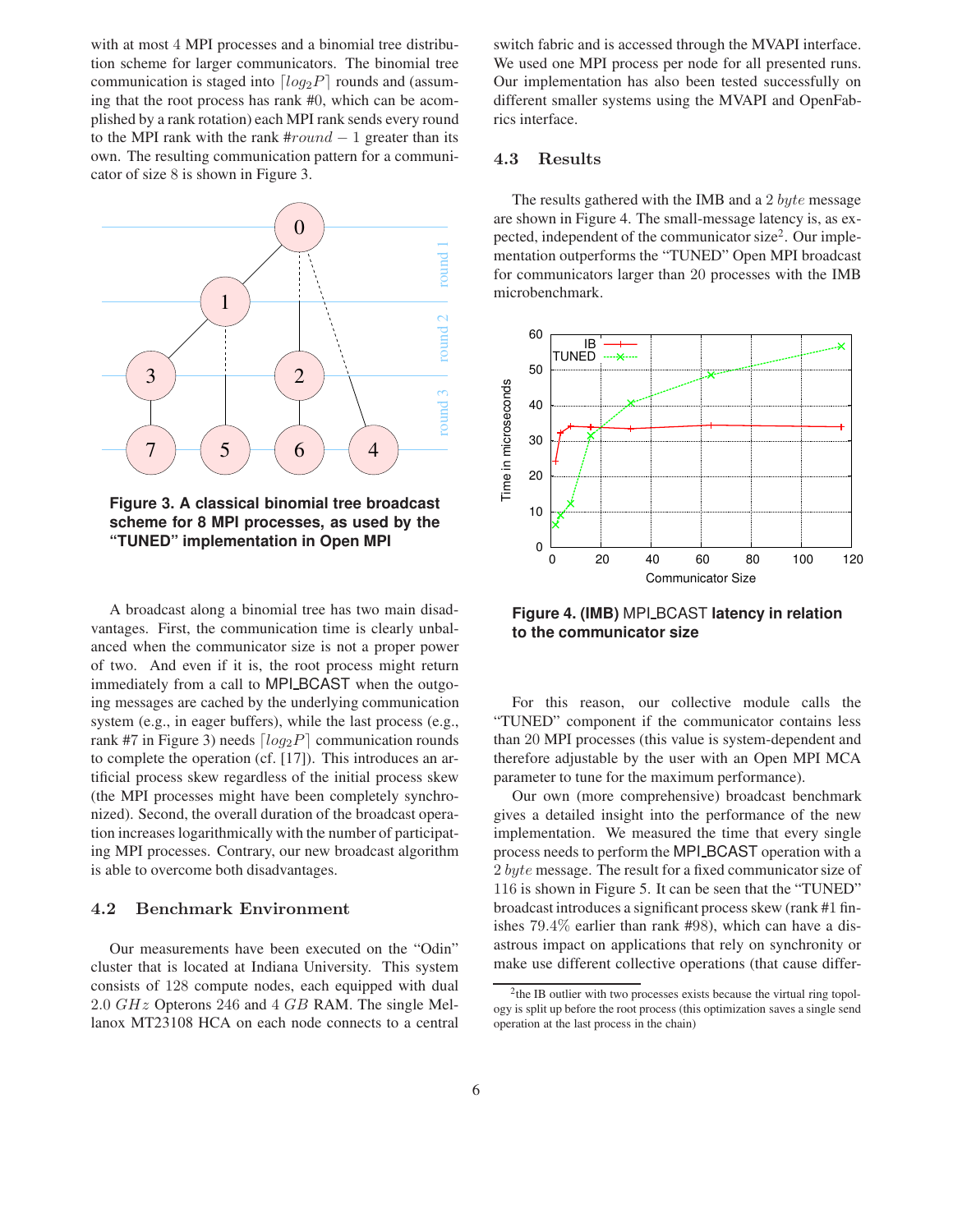

**Figure 5. MPLBCAST latency for each MPI rank with a communicator size of 116**

ent skew patterns). Contrary, our multicast-based implementation delivers the data to all processes in almost the same time (only a  $14\%$  deviation from the median), minimizing the skew between parallel processes. Several (e.g., round-based) applications derive benefit from this characteristic that reduces waiting time in consecutive communication operations.



**Figure 6. Broadcast latency of rank #1 of a 2 byte message broadcasted from rank #0 for varying communicator sizes**

Figure 6 shows the MPI\_BCAST latency of rank 1 for different communicator sizes (the sudden change at 64 nodes has to be attributed to the fact that we had to take the measurements for  $1 - 64$  processes and  $64 - 116$  processes



**Figure 7. Broadcast latency of rank #N-1 of a 2 byte message broadcasted from rank #0 for varying communicator sizes N**

latency of the MPI\_BCAST operation at the last node in the communicator. The increasing running time can be easily seen. With the "TUNED" component, rank #1 leaves the operation after receiving the message from the root process - much earlier than it finishes in our implementation. However, process 1 is the only exception for this component that achieves a constant behaviour like in our implementation. Apart from that, the latency to the last rank (like to all other processes) steadily increases with the size of the communicator. Whereas our "IB" component reveals a similar latency for each process, without any noticeable influence of the communicator size.

# **5 Conclusions and Future Work**

We have shown that our new algorithm is able to deliver high performance using InfiniBand<sup>TM</sup> multicast. Contrary to all other known approaches, we are able to avoid all scalability/hot-spot problems that occur with currently known schemes. The new multicast-based broadcast implementation accomplishes a practically constant-time behaviour in a double meaning: it scales independently of the communicator size and all MPI processes within a given communicator need the same time to complete the broadcast operation. Well-known microbenchmarks substantiate these theoretical conclusions with practical results. We proved it for up to 116 cluster nodes, but there is no reason to assume scalability problems with our approach.

Future work includes the detailed modelling and errorprobability analysis of our new algorithm. Furthermore,